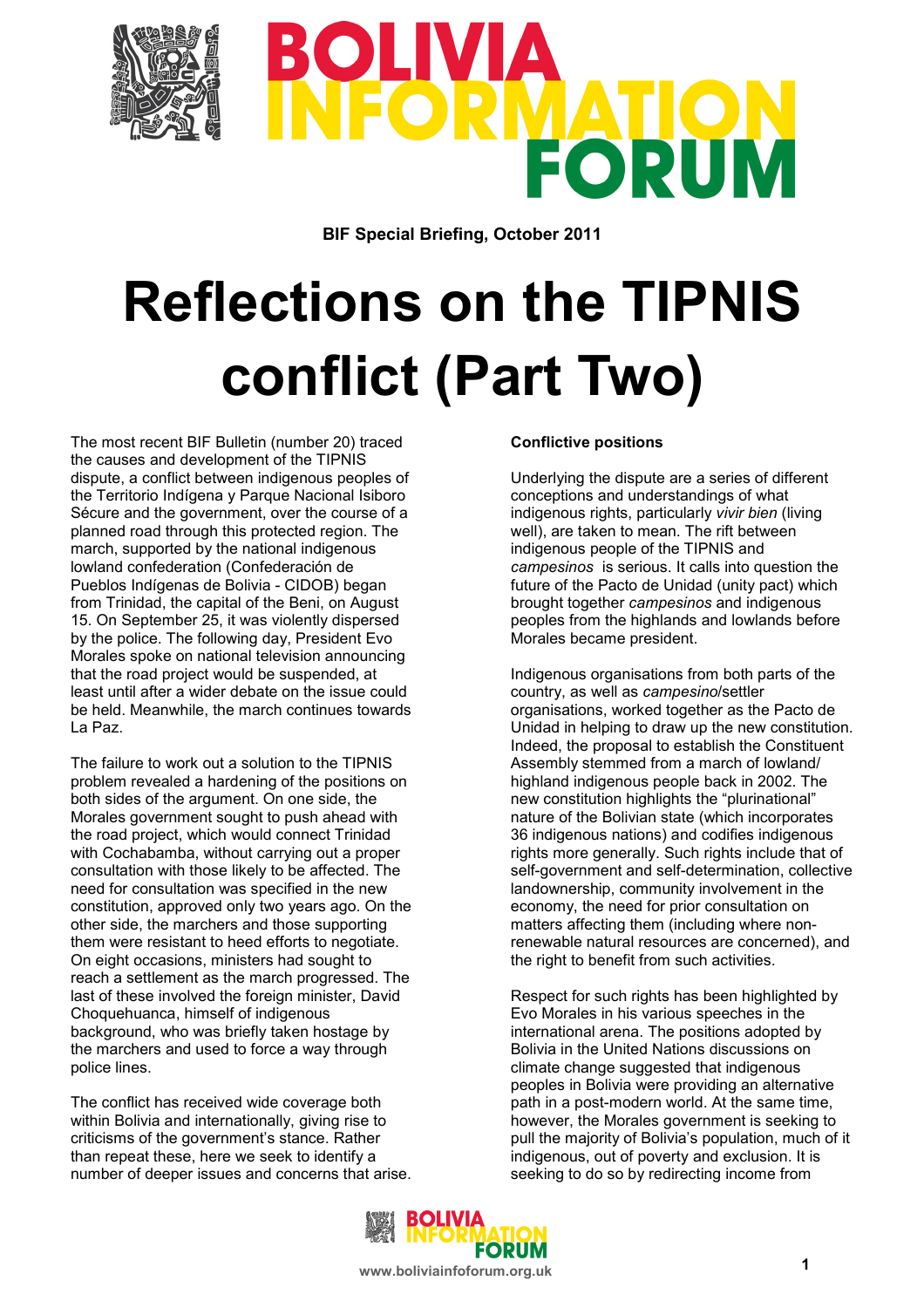natural resource exploitation to poorer parts of the population.

Since their ground-breaking 1990 march from Trinidad to La Paz, lowland indigenous groups have sought to develop recognition of their land and territory, on which they have hunted and gathered since time immemorial. In 2009 the three indigenous groups that historically have inhabited the TIPNIS gained title to over 1 million hectares there.

For highland campesinos and those who have migrated to the tropics in search of an improved livelihood (colonos), the jungle appears free for the taking. Beneficiaries of the 1953 agrarian reform, they tend to see their small plots as individual private property. The large landowners of the Beni and Santa Cruz, many of whom received huge tracts as grace and favour payments from the military regimes of the past, also see landholding in terms of private ownership.

This fundamental difference in view over the nature of landholding between the campesinos/ colonos on the one hand and indigenous peoples on the other was what lay behind the dramatic stand-off in Yucumo. There, with several hundred colonos blocking the road, the TIPNIS march was brought to a halt. The colonos disagreed fundamentally with some of the marchers' demands. The police were brought in to act as a buffer between both groups and to avoid violence breaking out between them.

As well as calling into question the Pacto de Unidad, the issue has also put huge strain on the government's relations with both the CIDOB and the Consejo Nacional de Ayllus y Markas del Qullasuyo (CONAMAQ) which represents highland indigenous groups.

# The role of the police

The role of the police in moving in on September 25 to break up the march raises questions about control over police actions. Who was responsible for this decision?

The Vice-minister of the Interior, Marcos Farfán, immediately denied any involvement in giving the order, as did the minister, Sacha Llorenti. Evo Morales himself has also denied prior knowledge of the intervention. Both Llorenti and Farfán resigned and were swiftly removed from office. Since September 25, it has become clearer that the police force may have taken the decision to disperse the marchers off its own bat. It is possible that they took this course of action

because of the drubbing they had received the day before at the hands of the marchers, armed with spears. It is also possible that it reflects a deeper malaise. Earlier this year the police force lost control over personal identification and driving licences, both important sources of funding and status for police officers. It was certainly the case that Llorenti was in their sights as the author of these changes. Either way, the question of government control over the police (or lack of it) raises serious concerns going forward.

### The role of the media

The TIPNIS dispute has also thrown into relief the role of the press in distorting events and using social conflicts to discredit the government. Initial reports claimed that a baby had been killed during the police intervention, along with seven to nine other deaths and many disappearances. It has since become clear that there were no deaths and, of the people who had escaped into the surrounding forest, all have been accounted for. The media coverage of events has played a major role in mobilising disapproval of the government. In some cases, it may have been just shoddy journalism, but there was almost certainly a conscious attempt to whip up hysteria.

A recent article in the weekly La Epoca newspaper by its editor Hugo Moldiz points to this being part of a systematic plan by opposition groups to denigrate Evo Morales and his government's policies, with a view to undermining not only the president, but also the process of change. The media is most effective in reaching both the urban population and the middle-class, and it is amongst the middle class that discontent with the MAS government is most in evidence. Certainly the events of the last few weeks, and coverage of them by the media has helped to induce a sense of loss of balance and proportion.

# The role of opposition

As was the case with the December 2010/ January 2011 protests against the government's fuel pricing policy (the *gasolinazo*), the TIPNIS conflict has been a boon for the opposition, which has lost much of the leverage it had enjoyed up to 2008. It is slightly ironical to see the fight for indigenous rights receiving backing from those, like elite groups in Santa Cruz, which had bitterly opposed the granting of indigenous autonomies only three years ago.

Opposition political leaders, such as Samuel Doria Medina (Unidad Nacional) and Juan del Granado (MSM), have benefited from the TIPNIS debacle in their attempt to build support in